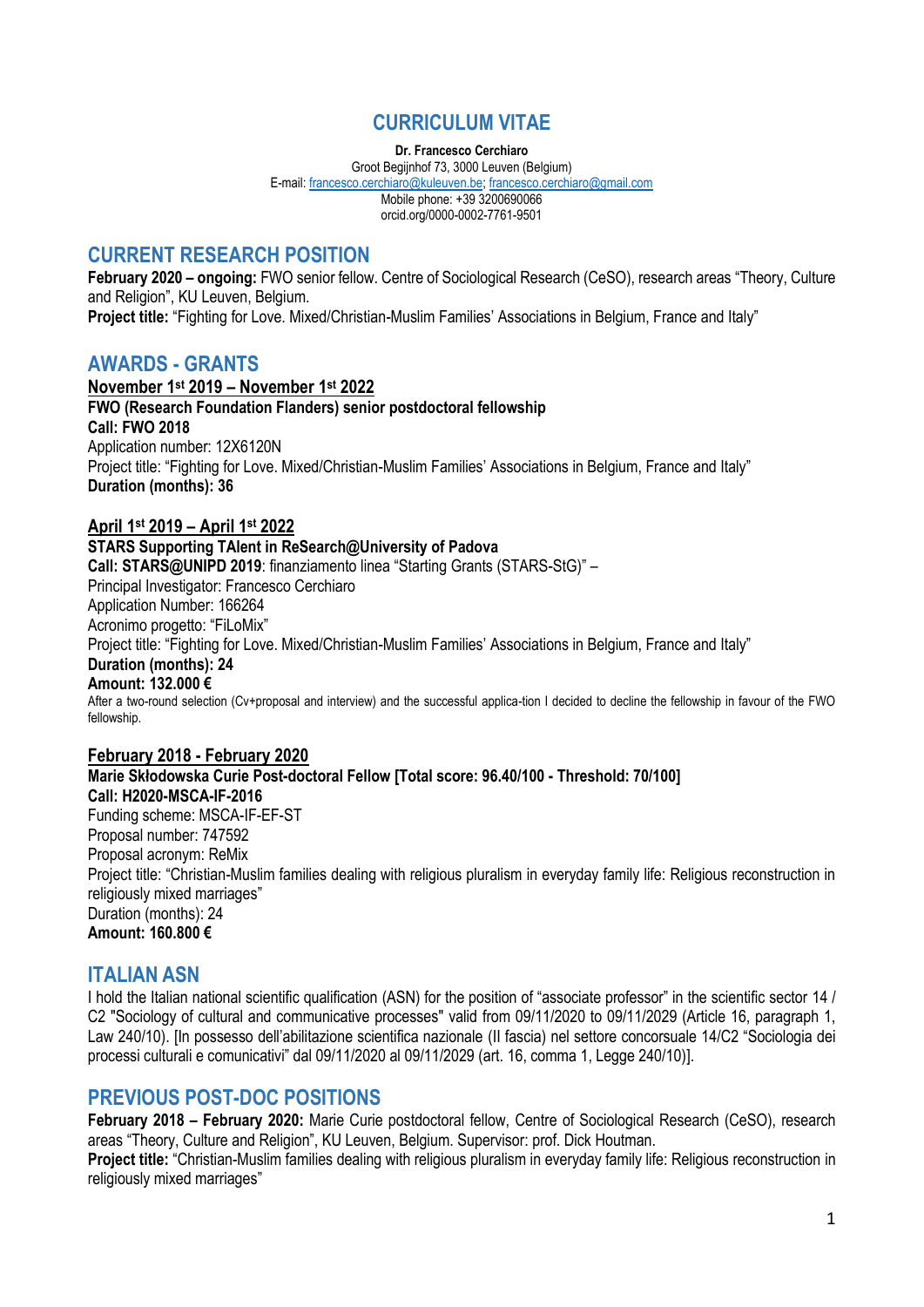**February 2016 – February 2018: post-doc position at FiSPPA** (Department of Philosophy, Sociology, Education and Applied Psychology - Univerisity of Padova). Scientific director: Prof. Stefano Allievi.

**Project title:** "Mixed couples and families: negotiating identity through generations" **Brief description:** Through an ethnographic study the project aims to understand what kind of "cultural repertoire" children of mixed couples develop and how they represent their identities.

## **OTHER PROFESSIONAL EXPERIENCE**

**June 2013 – June 2014: Innovation Project Manager** at **Lago S.p.a.** Villa del Conte (PD), Italy.

Brief description of my activities: **Sociological consulting:** connecting design, product and social changes for new development business formats; **Marketing strategist:** Creation of new brand contents (video concepts, Facebook campaign contents…); **Copyeditor:** brand communication; Project Manager for EXPO Milano 2015 LAGO related activities (events, business activities, communication).

**March 2013 – June 2013: Researcher** at **IRES Veneto – Istituto di ricerche economiche e sociali** [Economic and Social Research Institute]. **Brief description:** the qualitative research inquiries the representations of *ius soli* in scholastic institutions through focus groups and in-depth interviews.

**September 2008 – April 2009: Internship** at **the Minister of Foreign Affairs (MAE) – Italian Embassy (Budapest). Brief description:** In-depth analysis on national and foreign Hungarian policy, political reports of the most important newspapers. I followed and reported on OIG and ONG international meetings and summit.

**June 2007 – October 2007: Internship** at the **CNR – IRPPS (Rome). Brief description**: I collaborated to the writing of the international cooperation project "Come2play" in Ethiopia promoted by the EU together with the Italian Cooperation Agency. I conducted surveys for the research on "Citizens and sports politics" promoted by the CNR-IRPPS and the Lazio region.

### **CAREER BREAK**

**November 2014 – February 2016**

## **EDUCATION**

**January 2010 – 15th April 2013: PhD in Social Sciences: Interactions, Communication and Cultural Constructions.** [Doctorate School in Social Sciences: Interactions, Communication and Cultural Constructions, Department of Sociology - University of Padova].

*Title of the thesis:* "Fare casa fuori casa. Processi di *mixité* coniugale nei racconti di vita delle coppie miste in Veneto" *[Doing home far from home. Mixité processes in the life stories of mixed couples in the Veneto Region].* Supervisor: prof. Enzo Pace; co-supervisor: prof. Chantal Saint-Blancat.

**April 2006 – 18th March 2008: Laurea specialistica in Istituzioni e politiche dei Diritti Umani e della Pace** [Master in European Institutions and Politics for Human rights and Peace - University of Padova]. Final grade: **110/110 cum laude.** Title of the thesis: "Gendering terrorism: The conflict between Al-Qaeda and Western countries through masculinity representation"*.*

**October 2001 – 15th March 2005: Laurea triennale in Scienze politiche e relazioni internazionali – Università di Padova** [Bachelor in Political Sciences and International Relations - University of Padova]. Final grade: **110/110 cum laude.**

Title of the thesis: "Il controllo delle migrazioni: verso un regime migratorio globale" *[Controlling migrations: trough out a regime of worldwide migrations].*

### **RESEARCH AREAS**

- Cultural Sociology
- Sociology of Religion
- Sociology of Family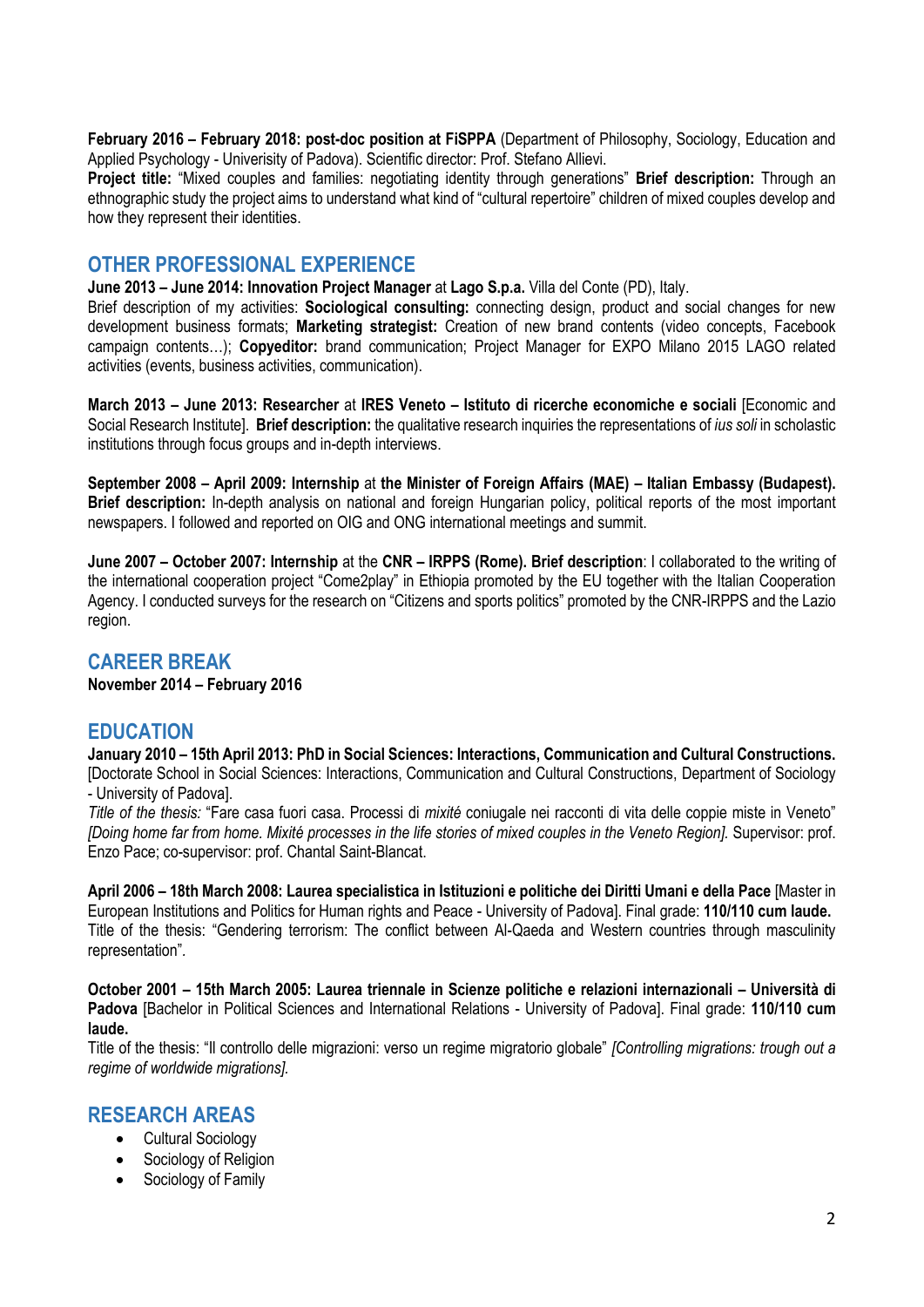- Sociology of Migration
- Gender studies (with a specific focus on Masculinity)

# **RESEARCH COLLABORATIONS**

**February 2020 – ongoing:** affiliated member of the "Leuven centre for the study of Islam, culture and society" (LCSICS)

**February 2020 – ongoing:** collaboration with the research group of "[Literary Theory and Cultural Studies, Leuven](https://www.kuleuven.be/wieiswie/en/unit/50518145)"

**February 2018 – ongoing: KU Leuven. Centre of Sociological Research (CeSO)**, research areas "Theory, Culture and Religion".

**Member of Kosmoi** – "Leuven Centre for the Study of Religion and Worldview**"** (KU Leuven, Belgium)

**March 2016 – ongoing:** member of HERMES (Intercultural Research Group on Mobility, Religions, Family, Gender) – FiSPPA Department (University of Padova, Italy)

**February 2012 – June 2012: visiting PhD student at "Erasmus Universiteit"** - Rotterdam. Research and collaboration with CROCUS (Centre for Rotterdam Cultural Sociology, Netherlands). Supervisor: prof Dick Houtman

**2011: Collaboration with WRERU** (Warwick Religions and Education Research Unit) (Director: Robert Jackson). Supervisor: Prof. Elisabeth Arweck

## **MEMBERSHIPS OF SCIENTIFIC SOCIETIES**

2018 – ongoing: Member of **ISSR/SISR**: International society for the sociology of religion

2019 – ongoing: Member of the European Research Network for **Qualitative inquiry**

2019 – ongoing: Member of **ESA** (European Sociological Association – Sociology of migration)

2018 – ongoing: Member of **ISA** (International Sociological Association)

2019 – ongoing: Member of **IMISCOE** (International Migration Research Network)

## **INTERNATIONAL CONFERENCES ORGANISATION**

**10 – 11 January 2020, Ku Leuven (Belgium)**, Organizer of the **1 st International Conference on Muslim non-Muslim families.**

## **INTERNATIONAL CONFERENCES PRESENTATIONS**

**16 November 2021 – KEYNOTE SPEAKER –** Conference "Rethinking Narratives" (15th - 16th November 2021), University of Padua (Italy) – My lecture: "Narratives of mixedness: methodological controversies in researching intimacy, religion and stigmatization".

**30 August – 2 Septemebr 2021, European academy of religion (EUARE) Münster, (Germany)**, panel "Spirituality Between Religion and the Secular" – paper presented: "Finding Your Own Spiritual Way": A Case Study of a French Association of Christian-Muslim Families.

**12 – 15 July 2021, ISSR/SISR (International Society for the Sociology of Religion)** "Religion in Global/Local Perspectives: Diffusion, Migration, Transformation**", Taipei (Taiwan) (online) – paper presented:** Stage Fright and Romanticism in Il Giro del Mondo (Asiago, Northeastern Italy)**.**

**22 April 2021 – KEYNOTE SPEAKER –** My lecture "Pluralità religiosa e differenza culturale in Europa le coppie miste tra sfide e risorse" was included within the seminars' cycle "Pluralismo confessionale e dinamiche interculturali: le best practices per una società inclusiva" promoted by the "Istituto di Studi Politici 'San Pio V'" (Roma).

**7 – 8 April 2021, Helsinki, Finland – IASYM European Biennial Conference 2021 in Helsinki (online): "**Cultivating Youth Spirituality: Faith, Nurturing and Youth Ministry" – paper presented: Re-mixing faith. Religious identification amongst offspring of Christian-Muslim couples.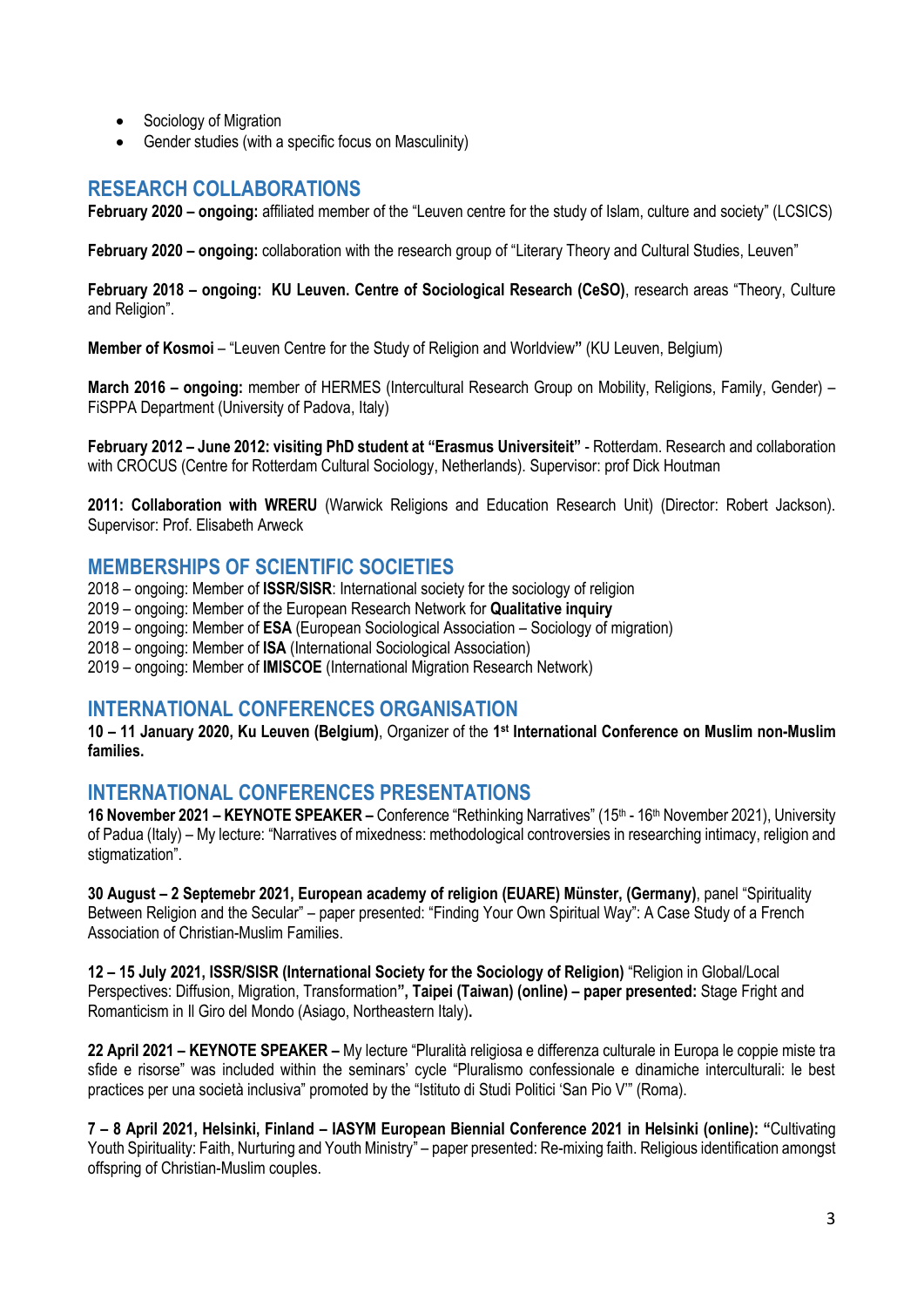**15 – 6 October 2020, University of Birmingham, Conference "Multiple religious belonging" (online)** – paper presented (22th September 2020: Single, dual, beyond: ethnic, racial and religious self identification among mixed individuals raised in Christian-Muslim families in Italy

**8 – 10 August 2020, San Francisco, CA - 115TH ASA Annual meeting "Power, Inequality and Resistance at Work" (online) –** paper presented: When I told my parents I was going to marry a Muslim: 'Christian-Muslim' couples facing family opposition in Italy, France and Belgium.

**5 – 7 February 2020, ECQI 2020 – University of Malta, 4° European Conference of qualitative inquiry –** paper presented: "we…as a couple" methodological implications in interviewing partners individually or together.

**9 – 12 July 2019, ISSR/SISR (International Society for the Sociology of Religion), Barcelona (Spain)** – paper presented: "Dilution" or "reshaping"? Ethnic and religious identifications amongst offspring of "Christian-Muslim" couples.

**2 – 3 July 2019**, International ERC MusMar Workshop, "Politics and/of 'Muslim Marriages', University of Amsterdam, Department of Anthropology – paper presented "Family negotiations and social activism: the case study of two "Christian-Muslim" families' associations in Belgium and France".

**16 – 18 June 2019, Tel Aviv University, (Israel), Globordered Intimacies Immigration and Gendered Labor, Family and Personal Relationships** – paper presented: What is Love About? Migration, Emotions and Gender Constructions in Christian-Muslim Couples in Italy, France and Belgium.

**20 March 2019, Università degli Studi di Milano, (Italy), Secondo Convegno Mondi Migranti, Migrazioni e società alla prova dei sovranismi: una sfida per l'Italia e per l'Europa –** paper presented (together with Ricucci Roberta**):**  Parlarsi, ma non comprendersi: la sfida del bilinguismo per i figli di coppie miste o migranti.

**13 – 15 February 2019, University of Edinburgh, (Scotland, UK), ECQI 2019 – 3° European Conference of qualitative inquiry** – paper presented: "The missing data" Researching on intimacy and stigmatization.

**17 – 19 October 2018, Université Al-Akhawayn, (Ifrane, Morocco), International Conference "Identities and (trans)nationalism in mixed families: transmission, agency and social constraints"** – paper presented: Ethnic and religious identifications amongst offspring of "Christian-Muslim" couples.

**12 October 2018, Kosmoi (Centre for the Study of Religion and Worldview) Symposium (Leuven, Belgium)** – paper presented: The spiritual way: A case study of three associations of "Christian-Muslim" families in Italy, France and Belgium.

**15 – 21 July 2018, XIX ISA World Congress of Sociology 2018 (Toronto, Canada) - Session Organizer** "International Family Migration and Normative Languages" (RC25, Language and society) **and paper presentation (avec Laura Odasso),** Behind the Circumcision: Kinship, Gender and Religion in the Life Stories of Mixed Couples with an Arab-Muslim Partner (RC31, Sociology of migration).

**16 – 18 April 2018, European Conference** "**Europe's New Migrants: Marriage Practices and Policies" at the University of Birmingham (Birmingham, UK):** paper presented: The "Culturalisation" of couple's conflicts? Dealing with religious pluralism in Catholic- Muslim families living in Italy.

**4 – 7 July 2017, ISSR/SISR (International Society for the sociology of Religion) (Lausanne – Switzerland)** – paper presented: "Is it always the same God"? Religious identities in the children of Christian-Muslim couples.

**27 February 2017, (Milano – Università di Milano Bicocca): Keynote speaker** at the international seminar "Mixed unions: challenges and opportunities for the transnational society"

**19 – 20 October 2016, – KEYNOTE SPEAKER –** International Conference at the European University Viadrina (Frankfurt/Oder) and Collegium Polonicum (Słubice). Conference title "*Sex Still Sells. Paradoxical Right Wing Sexual Politics in Europe*" – My lecture: "Anti-Gender Mobilisations in Europe: Actors, Networks and Politics".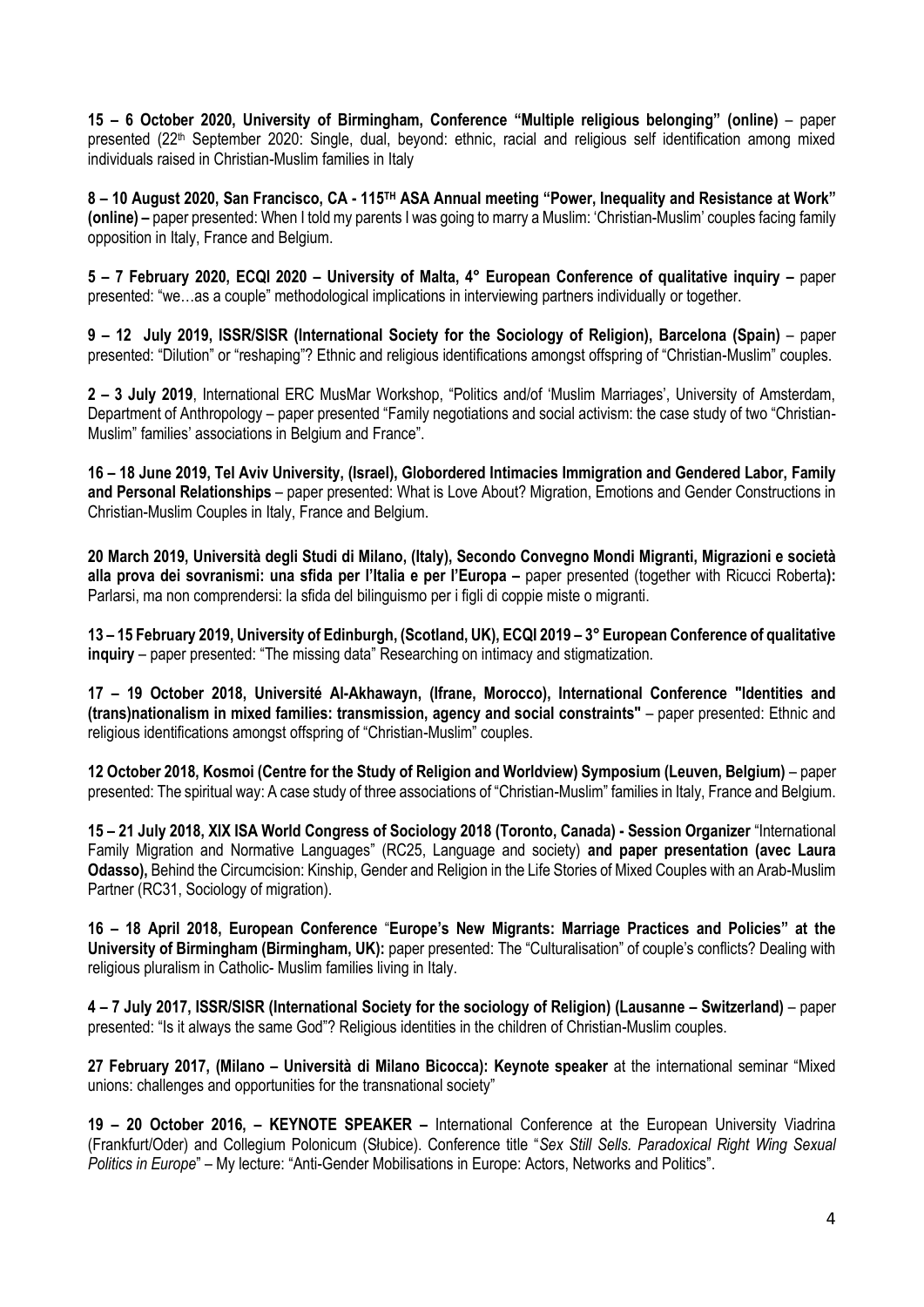**11 – 13 September 2014, 1st International Symposium of Men and Masculinities (Izmir – Turkey) –** paper presented*:* Doing Home Far From Home: The Migrant Man in the Mixed Couple Between Tradition and Betrayal.

**7 – 9 June 2012, IV Ethnography congress (Bergamo - Italy)** - paper presented: The semantic of love: love as a "communication code" within the life stories of Christian-Muslim couples.

**7 – 10 September 2011, ESA (European Sociological Association - 10th conference) Network: "Sociology of Culture". (Geneve – Switzerland)** – paper presented: Religious and cultural differences on mixed couples in Italy: Alliances, mixité, gender constructions within the lives of Muslim-Western families.

**19 – 26 May 2011 (Istanbul– Turkey):** Participation to the seminar *"Istanbul Seminars: Overcoming the Trap of Resentment"* organised by Reset DOC.

### **TEACHING EXPERIENCE**

"Cultore della materia" SPS/07/08 (Sociology/Cultural Sociology) – it is an Italian requirement to be entitled to teach at the University on a specific scientific discipline

**September 2021:** Professor of **"Culture, Identity and Alterity"** (4 credits) – Centre of Sociological Research (CeSO), KU Leuven.

**April 2020:** Lectures on interreligious mixed marriages within the course of *Godsdienstsociologie* ["Sociology of Religion"] (prof. Dick Houtman) – KU Leuven (Belgium).

**21.12.2019: Invited speaker** within the PriMed project: "Prevenzione e interazione nello spazio trans-mediterraneo". Presentation title: "Pluralità religiosa e differenza culturale in Europa. Le coppie miste tra sfide e risorse".

**April 2019:** Lectures on interreligious mixed marriages within the course of *Godsdienstsociologie* ["Sociology of Religion"] (prof. Dick Houtman) – Ku Leuven (Belgium).

**November 2017 – January 2018:** Professor of **"Imaginaries of alterity"** (6 credits – 42 hours) – University of Padova – Corso di laurea magistrale in culture, formazione e società globale [MA "Cultures, formation and global societies"].

**16.05.17** – PhD seminar: "Fare ricerca sui fenomeni religiosi oggi: Identità e mixité" [Doing research on contemporary religious phenomena: Identities and intermarriages] – PhD school in Social Sciences, University of Padova.

**March 2016 – May 2017:** Lectures within the course **"Social pluralism and Cultural conflicts"** (6 credits – 42 hours) – University of Padova *–* Corso di laurea magistrale in culture, formazione e società globale (Master course – Prof. Stefano Allievi).

**November 2016:** Lectures of "Sociology of emotions" within the course of "**Sociology**" – University of Padova – Corso di laurea triennale in Comunicazione (Master course – Prof. Stefano Allievi).

**April 2014:** Lectures within the course of **"Intercultural and communicative processes"** *–* University of Padova *–* Corso di laurea magistrale in sociologia *(Master course – Prof. Chantal Saint-Blancat).*

**March-April 2013:** Lectures within the course of **"Social change and globalization"** – University of Padova – Corso di laurea in comunicazione *(Master course – Prof Franca Bimbi).*

**May 2013:** Lectures within the course of **"Sociology of cultural processes"** *– University of Padova –* Corso di laurea magistrale in sociologia *(Master course – Prof. Luca Trappolin).* 

## **SUPERVISION OF GRADUATE STUDENTS**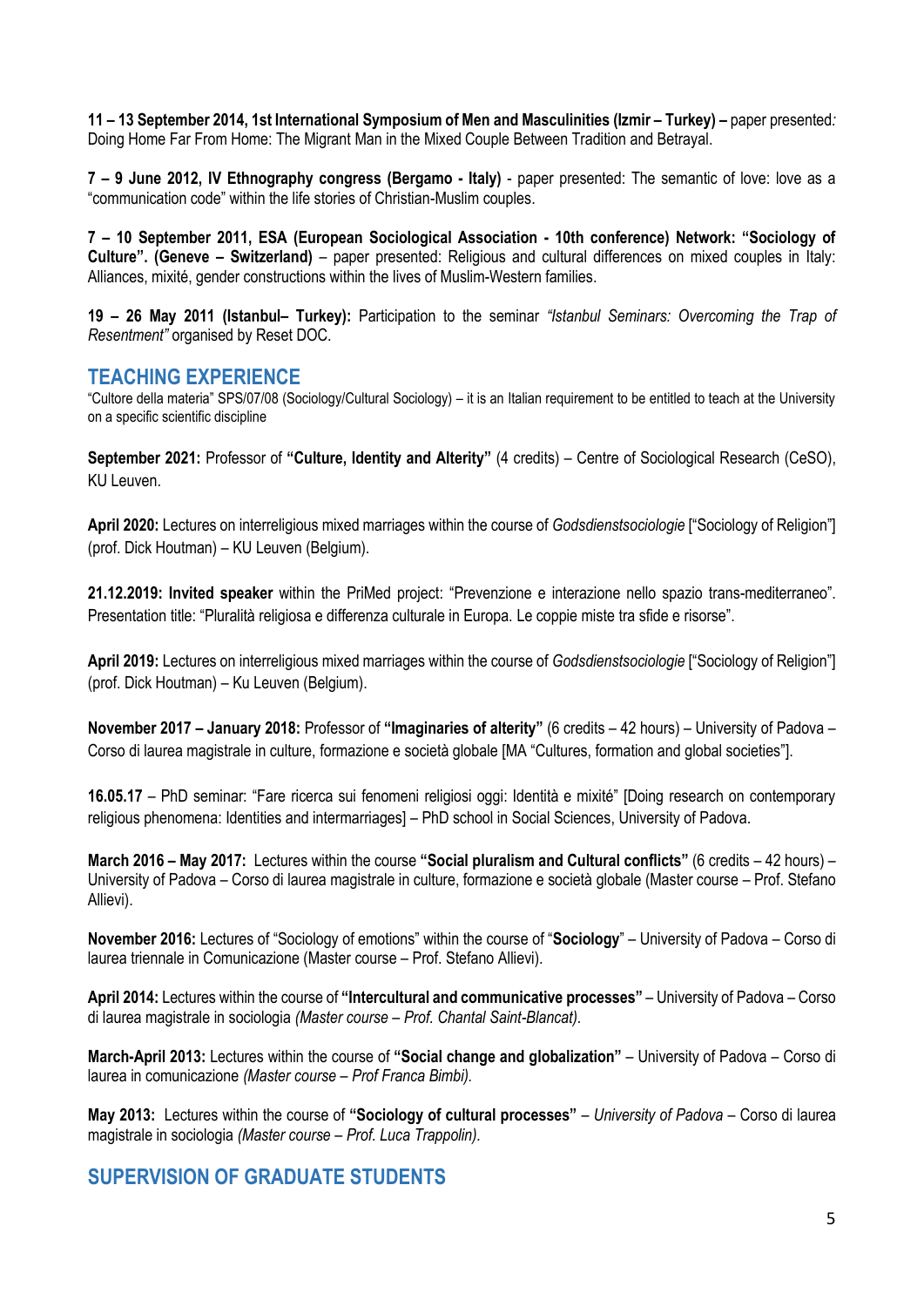### **KU Leuven (Belgium):**

Co-supervising of Bachelor thesis: (Student: Bavo Goffin) – 3 rd Bachelor Sociologie – A.Y. 2018-2019 Co-supervising of Bachelor thesis: (Student: Tine De Smet) – 3 rd Bachelor Sociologie – A.Y. 2018-2019

# **SUPERVISION OF POST DOCTORAL SCHOLARS**

#### **KU Leuven (Belgium):**

Supervision of the postdoctoral scholar Cristina Rodríguez-Reche – project title: "Young people in Muslim / Christian interreligious families; The dynamics of religious transmission and affiliation in a context of religious pluralism"

## **ADDITIONAL INFORMATION**

#### **Computer Skills**

Windows, Knowledge of the principal software: Microsoft Office, Excel, Access. ECDL patent Software for qualitative and quantitative analysis: *Atlas.ti* and *SPSS*

#### **Languages**

- Italian: Mother Tongue
- English: Fluent
- French: Intermediate
- Spanish: Basic

### **PUBLICATIONS**

#### **Publications on scientific peer-review journals:**

Cerchiaro, F., (forthcoming 2021). Displaying difference, displaying sameness: Mixed couples' reflexivity concerning stigmatisation and everyday family life, *Sociology*.

Cerchiaro, F., (forthcoming 2021). "When I told my parents that I was going to marry a Muslim…" 'Christian-Muslim' couples facing family opposition in Italy, France and Belgium, in Therrien C., La Gall J., Cerchiaro F., (Eds.) Mixed Muslim/non-Muslim families: couple's social perception and majority/minority groups relations, Special Issue, *Social Compass*.

Cerchiaro, F. and Odasso, L., (2021). 'Why do we have to circumcise our son?' Meanings behind male circumcision in the life stories of mixed couples with a Muslim partner, *Journal of Ethnic and Migration Studies,* (online first). https://doi.org/10.1080/1369183X.2021.1926941

Cerchiaro, F. and Houtman, D., (2021). "Stage Fright and Romanticism in *Il Giro del Mondo*", *Annals of Tourism Research*, 89. https://doi.org/10.1016/j.annals.2021.103201

Cerchiaro, F. (2021). Dissonant masculinities? Migration, emotions and masculinities in marriages between Italian women and Moroccan men living in Italy. *Journal of Gender Studies*, *30*(3), 256-269. (online first, 24 February 2020). https://doi.org/10.1080/09589236.2020.1730162

Cerchiaro, F. (2020). Identity loss or identity re-shape? Religious identification among the offspring of 'Christian– Muslim'couples. *Journal of Contemporary Religion*, *35*(3), 503-521. https://doi.org/10.1080/13537903.2020.1839250

Cerchiaro, F. (2019). Fighting for What? Couples' Communication, Parenting and Social Activism: The Case Study of a "Christian-Muslim" Families' Association in Brussels (Belgium). *Religions*, 10(4), 270. https://doi.org/10.3390/rel10040270

Cerchiaro, F. (2019). 'In the name of the children': mixed couples' parenting analysed through their naming practices. *Identities*, 26(1), 51-68. (online first, 27 July 2017). https://doi.org/10.1080/1070289X.2017.1353314

Cerchiaro F., (2016). Between recognition and betrayal. The migrant man in the mixed couple: the management of masculinity(ies), *Masculinities: A Journal of Identity and Culture*, 5, 53-78.